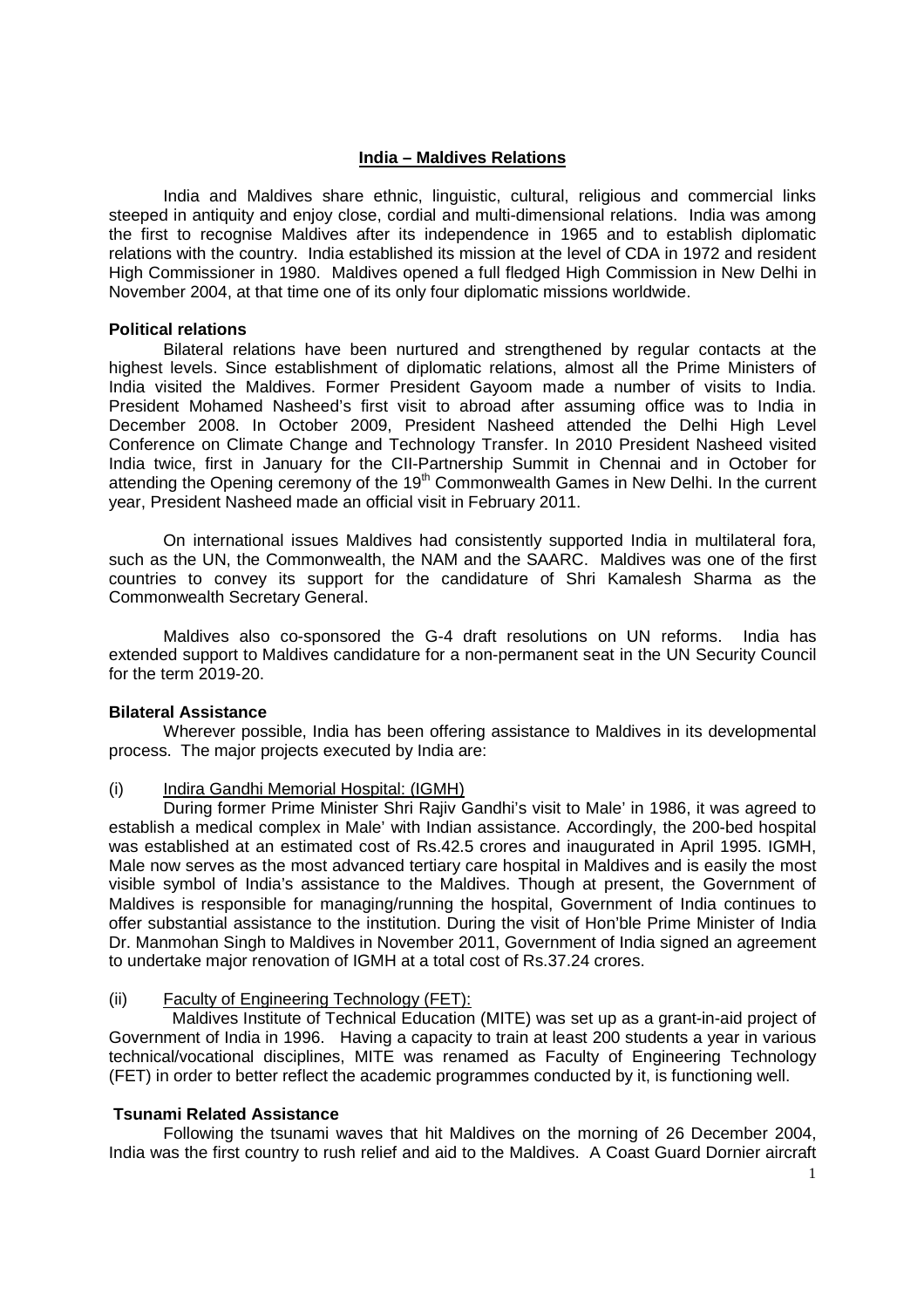arrived on the morning of  $27<sup>th</sup>$  December followed by two Indian Air Force Avros carrying relief materials on the same day. All the aircraft stayed back to continue their relief operations in the Maldives. INS Mysore carrying relief material, facilities for a 20-bed hospital and 2 helicopters arrived on December 28. She was joined by INS Udaygiri and INS Aditya on December 29. The ships operated in the most affected Southern Atolls. The ships delivered foodstuff & medicines, treated patients in a field hospital set up by their medics, undertook repair of electricity generators & communication equipments and also evacuated patients in the shipborne helicopters when required. The total cost of India's relief operations has been estimated at Rs. 36.39 crores. Government of India also sanctioned a budget support aid of Rs.10 crores to Maldives in 2005 in response to President Gayoom's request for financial help in view of the serious financial difficulties Maldives was facing on account of the tsunami and related factors. Again in 2007, following President Gayoom's appeal in the aftermath of tidal surges in Maldives, Government of India gave a cash assistance of Rs.10 crores.

# **Credit Facility**

During the visit of President Nasheed to India in December 2008, Government of India extended a Standby Credit Facility of US\$100 million to Maldives. Again a new Standby Credit Facility of US\$ 100 million was extended to Government of Maldives during the November 2011 visit of Hon'ble Prime Minister of India Dr. Manmohan Singh to Maldives.

## **Subscription to the Dollar denominated Treasury bills**

Due to the severe foreign exchange crisis in Maldives last year, the Maldivian Monetary Authority (MMA) issued treasury bonds denominated in US dollars for the first time in December 2009. The entire lot of US \$ 100 million was subscribed to by the State Bank of India to help Maldives recover from the shortage of the currency.

## **US\$ 40 million Line of Credit for Housing Sector**

In December 2010, Government of India announced a new Line of Credit worth US\$ 40 million to the Government of Maldives for construction of 500 housing units. The LOC on a 2% concessional interest rate with a repayment period of 20 years is to be facilitated through EXIM Bank of India. An agreement on the LOC was signed between the EXIM BANK and the Government of Maldives in August 2011 and actual construction work is expected to commence shortly.

## **Bilateral Trade**

India and Maldives signed a trade agreement in 1981, which provides for export of essential commodities. Bilateral trade is not commensurate with their potential. In 2009-10, the official figures for the bilateral trade stood at Rs.395.57 crores and heavily in favor of India. The Indian exports were worth Rs.378.49 crores and the imports little over Rs. 17 crores. However, the bilateral trade had declined substantially from the previous year due to the impact of global recession on the country's tourism industry.

#### **Bilateral trade figures-** ( in Rupees Crore) Year **Total Exports to Maldives Total Imports from Maldives Total Trade**  2005-06 299.19 8.76 307.95 2006-07 310.96 13.83 324.79 2007-08 360.55 16.69 377.24 2008-09 590.28 17.93 608.21 2009-10 378.49 17.07 395.57

Indian imports from the Maldives primarily comprise scrap metals while Indian exports to the Maldives include agriculture and poultry produce, sugar, fruits, vegetables, spices, rice, atta,